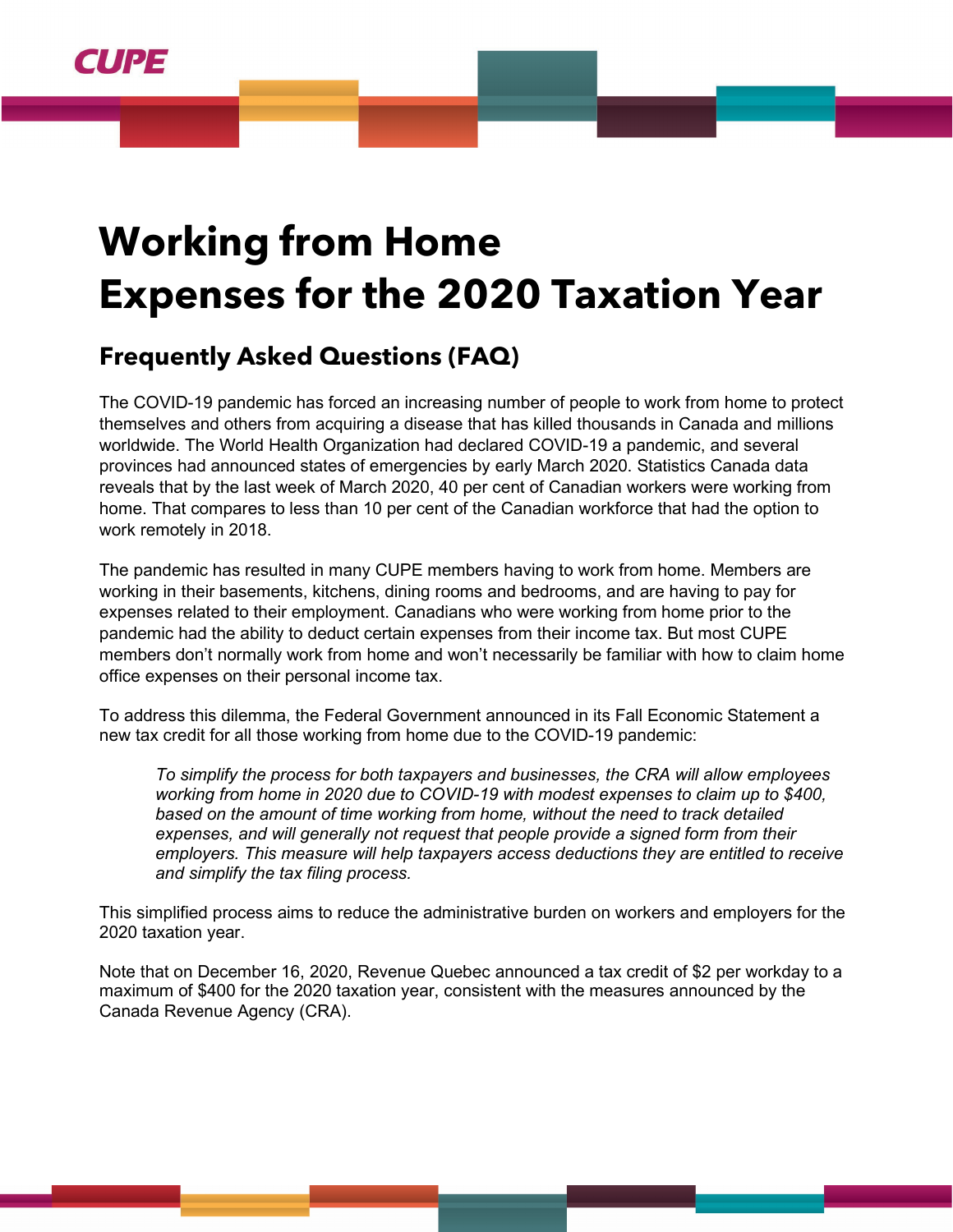## **Frequently Asked Questions:**

#### *Who is eligible to claim the new tax credit?*

Any worker who worked from home more than 50 per cent of the time in 2020, for at least 4 consecutive weeks, due to the COVID-19 pandemic is eligible to claim the new tax credit. You can claim the deduction on line 22900, *Other Employment Expenses*, on your 2020 income tax return. The deduction applies to the 2020 taxation year only. It is designed to cover a portion of the costs associated with having a home office such as internet access fees, office supplies, cell phone minutes, electricity, and paid rent.

The tax credit allows workers to claim \$2 for each day they worked from home due to the pandemic to a maximum of \$400, which equates to 200 total working days. To calculate the amount of your deduction, count the total number of days you worked in 2020 and multiply by \$2 per day. This amount will be your claim for 2020 up a maximum of \$400 per individual.

Most CUPE members will find that claiming the tax credit will provide the greater deduction, and that the time and effort required to claim expenses greater than \$2 per workday won't result in a greater income tax return. The CRA anticipates that most workers will opt for the tax credit to a maximum of \$400.

Refer to the following *Working From Home* infographic for more information:

<https://www.canada.ca/content/dam/cra-arc/serv-info/tax/individuals/topics/what-changes-are-en.pdf>

#### *Will the new tax credit apply to the 2021 taxation year?*

The CRA won't speculate if the new tax credit would apply to the 2021 taxation year. However, the government has stated it will continue to examine ways to reduce the administrative burden for employers and workers going forward.

#### *What's considered a workday to claim the new tax credit?*

According to the CRA, a workday is any day an employee works at home on behalf of their employer. Both full-time and part-time employees are eligible to claim the tax credit regardless of the number of hours worked per day. A workday does not include any non-workday such as weekends, statutory holidays, vacation, sick or personal days, paid and unpaid leaves of absence, even if some of those leaves are paid by the employer.

#### **Can I claim the \$2 per day even if I did not work a full day (shift) at home?**

Yes

#### **Can I claim the \$2 per day if I worked overtime?**

Yes

**CUPE Research Joseph Leonard Boland 2**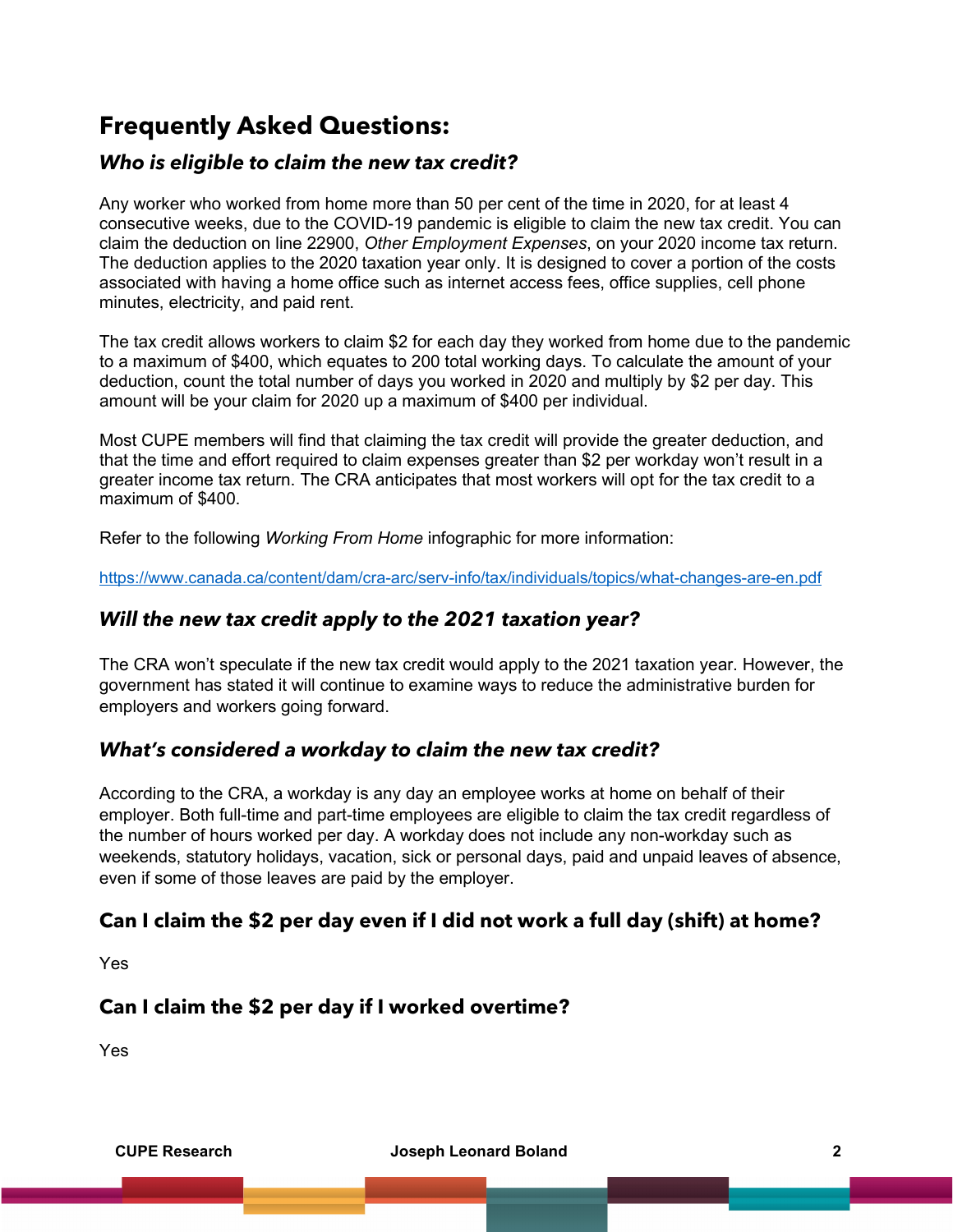#### **Can I claim the \$2 per day even if I've been reimbursed by my employer for some of my home office expenses?**

Yes

#### **Can I claim the tax credit if my employer did not require me to work at home due to the pandemic but allowed it upon request?**

Yes, in this situation the CRA will consider you to have worked from home on behalf of your employer.

#### **What if more than one person in my household worked at home in 2020 due to the pandemic?**

Each worker who worked at home in 2020 due to the pandemic is eligible to claim the \$2 per workday for home office expenses to a maximum of \$400.

### **What if I worked at home before the pandemic?**

According to the CRA, employees who worked at home prior to the pandemic as a condition of employment will continue to receive Form T2200, Declarations of Conditions of Employment (and Form TP-64.3 in Quebec), from their employer to claim home office expenses. Form T2200 certifies that your employer requires you to work at home and pay your own employment expenses.

#### **Am I required to keep receipts or other documentation if I decide to claim the tax credit?**

The tax credit can be claimed without having to provide documented proof of expenses and without having to obtain from your employer a completed and signed [Form T2200S](https://www.canada.ca/en/revenue-agency/services/forms-publications/forms/t2200s.html?utm_source=txtp&utm_medium=eml&utm_campaign=stkhldrwrkfrmhmxpnsqa) or Form T2200. However, the CRA has the right to review your claim to validate your eligibility, so it is advisable to keep original copies of receipts.

#### **What if my home office expenses are more than \$2 per workday?**

You may be eligible to claim deductions greater than \$2 per workday if you meet **all** the following criteria:

- You worked at home in 2020 due to the pandemic **OR** your employer required you to work at home;
- You worked more than 50 per cent of the time at home for at least 4 consecutive weeks;
- You have a completed and signed Form T2200 or Form T2200S from your employer; and
- The expenses you are claiming are directly related to your work.

Form T2200S, *Declaration of Conditions of Employment for Working at Home During COVID-19*, is a simplified version of Form T2200. **Form T2200S is only to be used by those workers who worked at home due to the pandemic and are claiming deductions greater than \$2 per workday.** Form T2200S is confirmation that you worked at home in 2020 due to the pandemic and

**CUPE Research Joseph Leonard Boland 3**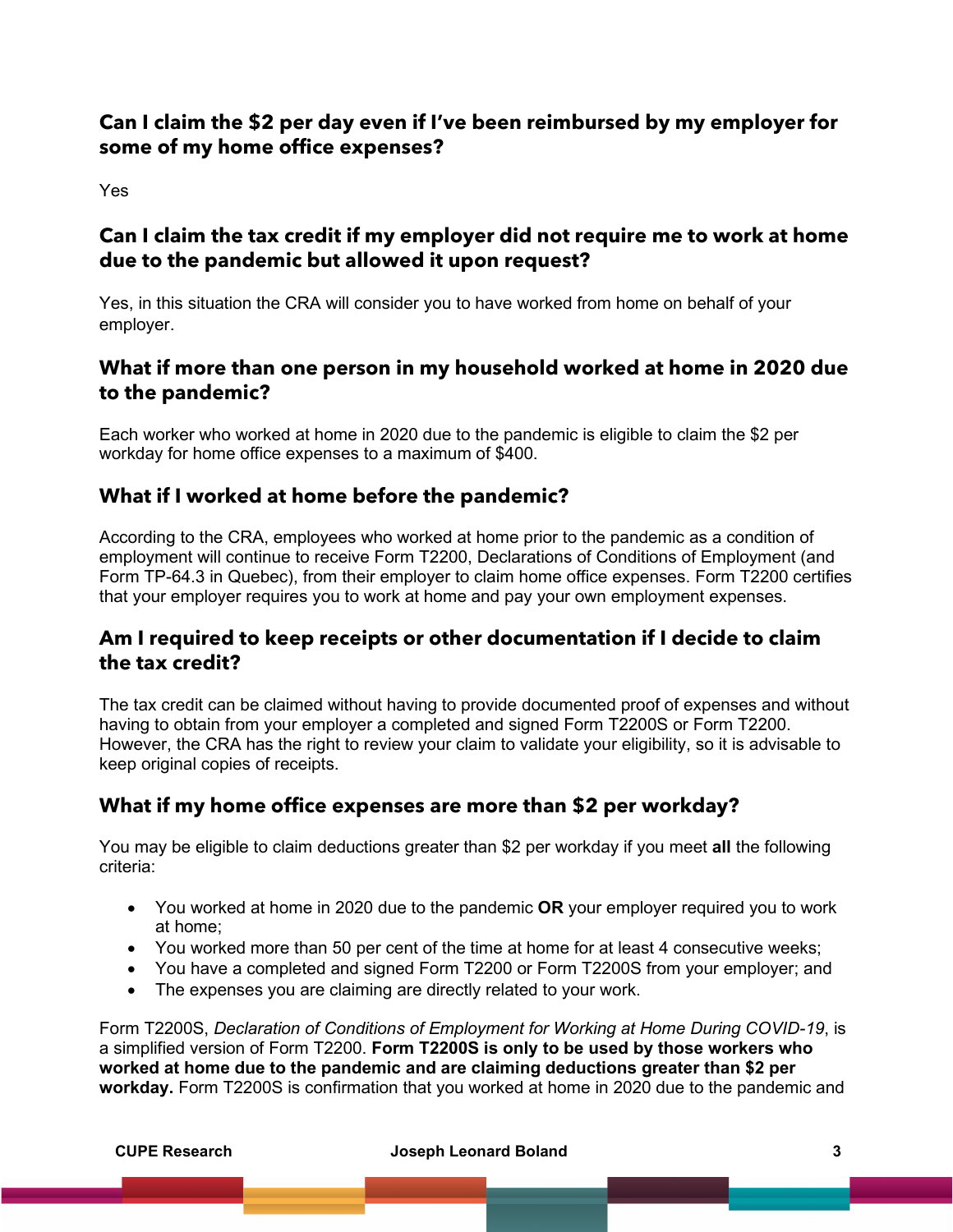were responsible for paying home office expenses. You cannot claim the tax credit *and* submit Form T2200S.

You are required to provide the following information to the CRA if you are opting for the more detailed method of claiming working from home expenses greater than \$2 per workday:

- The total size of your home office in square feet or metres;
- The total size of your house in square feet or metres; and
- Average weekly hours of work if your home office is located in a common household space such as a dining room, kitchen, den, bedroom, etc.

You are also required to keep all receipts for expenses that you claim on your income tax in the event the CRA wants to verify your claim.

#### *Which eligible expenses can I claim using the detailed method?*

You may be eligible to claim expenses, or a portion of expenses, related to the purchase of home office supplies if:

- You are claiming deductions greater than \$2 per workday;
- Your employer requires you to pay for the purchase of home office supplies; and
- The purchased items are used in the direct performance of your job.

The CRA has created a [comprehensive list](https://www.canada.ca/en/revenue-agency/services/tax/individuals/topics/about-your-tax-return/tax-return/completing-a-tax-return/deductions-credits-expenses/line-229-other-employment-expenses/work-space-home-expenses/expenses-can-claim.html) of eligible home office expenses that can be claimed including:

- Envelopes and folders
- Pencils, pens, and highlighters
- Printer ink cartridges and toner
- Printer paper
- Specialty paper (e.g. graph paper and tracing paper)
- Notebooks and sticky notes
- Paper clips and binder clips
- Stationary items
- Stamps and postage
- Paid rent
- Condominium fees
- Utilities costs (electricity, heat, water)
- Home internet access fees
- Maintenance and minor repair costs

The following expenses are ineligible and cannot be claimed:

- Furniture (e.g. chair or desk)
- Wall decorations
- Computer laptop or tablet
- Computer monitor, mouse, or speakers

#### **CUPE Research Joseph Leonard Boland 4**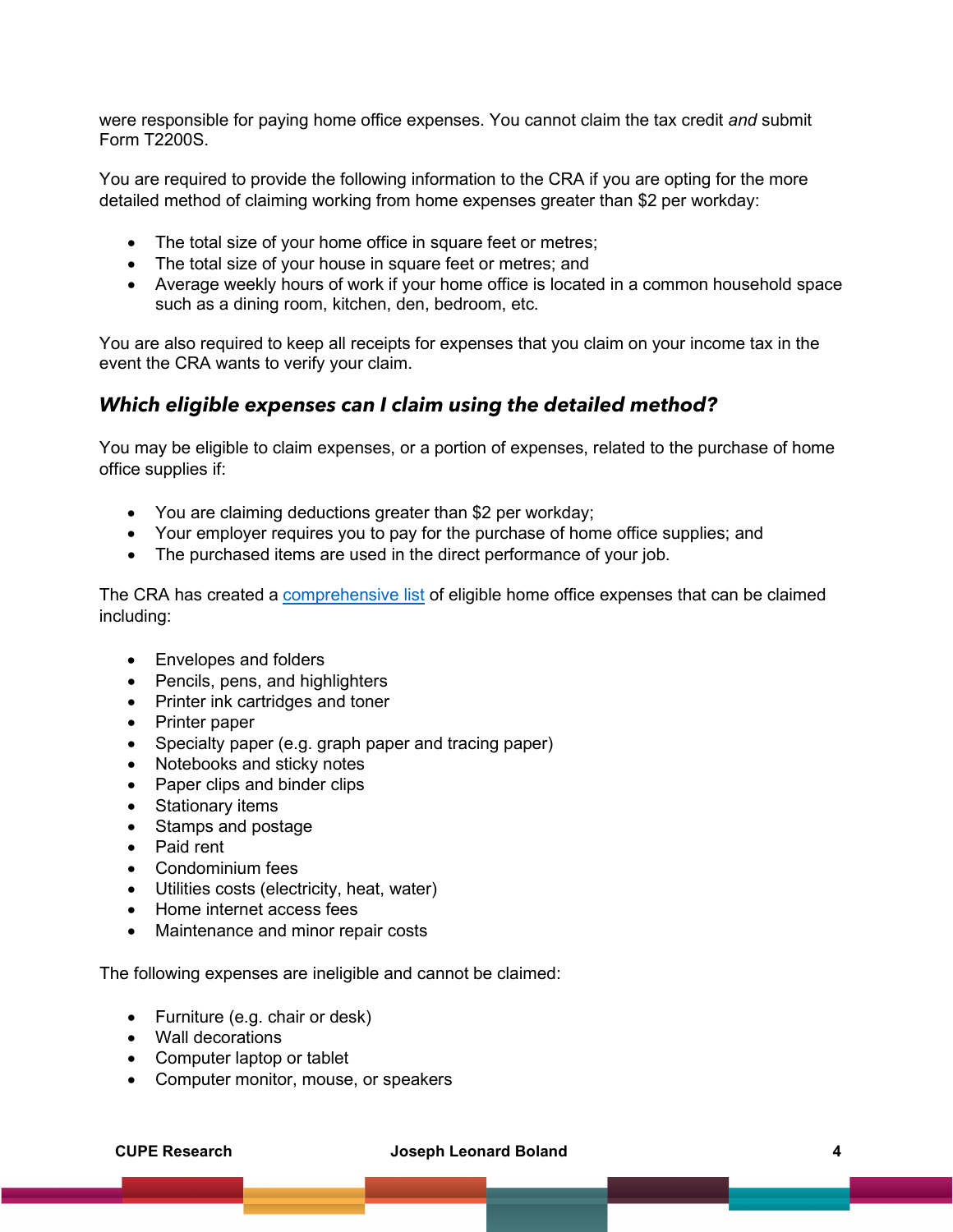- Home internet connection fees
- Printer, scanner, or fax machine
- Keyboard or wireless keyboard
- Headset or headphones
- **Calculator**
- Mortgage interest and payments
- Capital expenses (e.g., replacing windows, flooring, heating and cooling systems)

Use [Form T777S,](https://www.canada.ca/en/revenue-agency/services/forms-publications/forms/t777s.html?utm_source=txtp&utm_medium=eml&utm_campaign=stkhldrwrkfrmhmxpnsqa) *Statement of Expenses for Working at Home due to COVID-19*, or Form T777, *Statement of Employment Expenses,* to calculate your allowable employment expenses. Either Form must be filed with your tax return depending on your circumstances. The CRA has also created a [calculator](https://www.canada.ca/en/revenue-agency/services/tax/individuals/topics/about-your-tax-return/tax-return/completing-a-tax-return/deductions-credits-expenses/line-229-other-employment-expenses/work-space-home-expenses/calculate-expenses.html?utm_source=txtp&utm_medium=eml&utm_campaign=stkhldrwrkfrmhmxpnsqa) that you can use to determine the amount of your home office expenses.

#### *Can my employer refuse to give me a completed and signed Form T2200S or Form T2200?*

It's the choice of individual employers to provide employees with a completed and signed Form T2200S or T2200. There is no legislative requirement that obligates an employer to do so. The CRA does not permit an employee to make a detailed claim for home office expenses without obtaining from their employer a completed and signed Form T2200S or Form T2200. Individual workers can use the CRA's online [calculator](https://www.canada.ca/en/revenue-agency/services/tax/individuals/topics/about-your-tax-return/tax-return/completing-a-tax-return/deductions-credits-expenses/line-229-other-employment-expenses/work-space-home-expenses/calculate-expenses.html?utm_source=txtp&utm_medium=eml&utm_campaign=stkhldrwrkfrmhmxpnsqa) to determine whether they should ask their employer for the Form **OR** claim the tax credit to a maximum of \$400.

Contact the Canada Revenue Agency at

<https://www.canada.ca/en/revenue-agency.html>